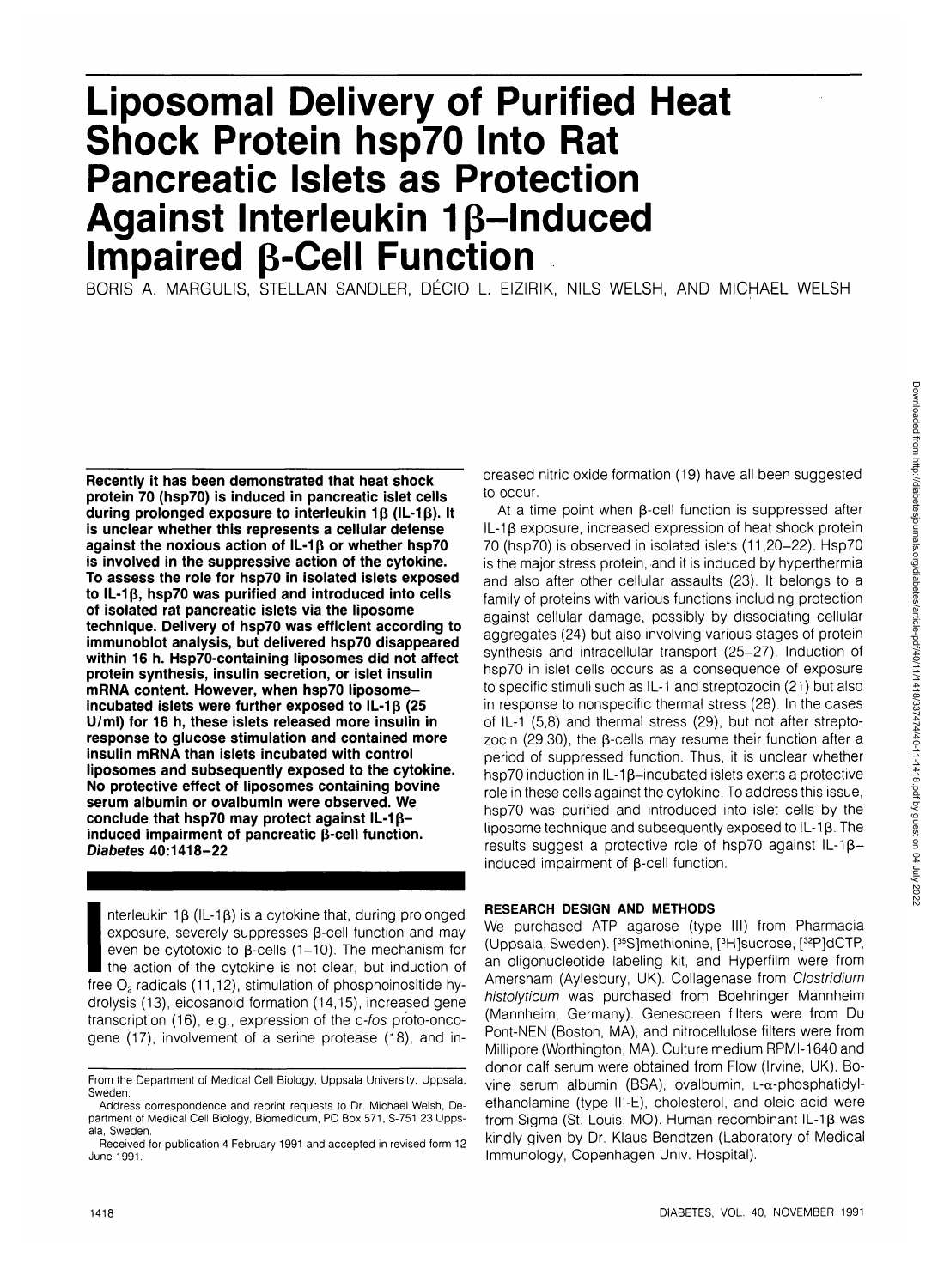Hsp70 was purified from bovine muscle with ATP agarose as described (31). Approximately 10-25 mg/ml of purified hsp70 protein as determined according to Bradford (32) was used for liposome encapsulation.

Liposomes were prepared as follows. Cholesterol, phosphatidylethanolamine, and oleic acid (molar ratio 7:7:3) were suspended in diethyl ether  $(2 \mu \text{mol/ml})$ , and 0.5 ml of the suspension was transferred to a round-bottomed retort. The diethyl ether was evaporated under a stream of  $N<sub>2</sub>$ , and 100  $\mu$ l of a solution of 50 mM NaCI and 20 mM Tris (pH 8) was added. For synthesis of hsp70, BSA, and ovalbumin-containing liposomes, the aqueous solution contained purified protein at a concentration of 10-25 mg/ml. The lipid film was disrupted for 2 min in a sonication bath, and the resulting liposomes were concentrated by centrifugation for 5 min at 160,000  $\times$  g. The liposome pellet was suspended in phosphate-buffered saline (PBS) and added to the different islet cultures at 50 nmol lipid/ml.

Pancreatic islets were isolated from adult Sprague-Dawley rats belonging to a local colony (Biomedical Centre, Uppsala, Sweden) by a collagenase digestion procedure as described in detail elsewhere (6). Groups of 200 islets were incubated in 0.7 ml RPMI-1640 at 37°C in 95% O<sub>2</sub>/5% CO<sub>2</sub> with or without addition of liposome solution. After 2 h, 4.5 ml RPMI-1640 + 0.5 ml calf serum, and in some groups also 25 U/ml IL-18, was added, and the islets were kept under tissue culture conditions for 16 h as given above.

After the 2-h incubation of islets with liposomes, 25 islets were washed and then labeled with [35S]methionine for 2 h at  $37^{\circ}$ C (95% O<sub>2</sub>/5% CO<sub>2</sub>) in 100  $\mu$ l of Krebs-Ringer buffer (33) supplemented with 10 mM HEPES (KRBH), containing 16.7 mM glucose,  $0.5$  mg/ml BSA, and 150  $\mu$ Ci/ml [<sup>35</sup>S]methionine. After the labeling period, the islets were washed once in KRBH without BSA and dissolved in 25  $\mu$ l sodium dodecyl sulfate (SDS) sample buffer (34). The samples were electrophoresed on 10% acrylamide/0.3% bis-SDS gels (34), and proteins were then electrically transferred onto nitrocellulose filters. The blots were then incubated with antibodies against hsp70 (35) and stained with a horseradish peroxidase reaction (36). The filters were then autoradiographed with Hyperfilm to visualize the [35S]methionine labeling of proteins.

For insulin mRNA determination, groups of 30 islets were collected after the different exposures and extracted with SDS/phenol as described (37). The RNA was denatured with glyoxal (38) and dot-blotted onto Genescreen filters. pRI-7 (39) was labeled with an oligonucleotide labeling kit with [<sup>32</sup>P]dCTP and hybridized to the dot blots as described (37). Insulin mRNA contents were determined by densitometry after autoradiography.

To measure insulin release, islets in triplicate groups of 30 were incubated in KRBH containing 2 mg/ml BSA and 1.7 mM glucose at 37°C (95%  $O<sub>2</sub>/5$ % CO<sub>2</sub>). After 60 min, the medium was gently removed and replaced with KRBH containing 16.7 mM glucose, and the islets were incubated for another 60 min. Insulin released to the media was measured by radioimmunoassay (40). After the incubations, the islets were pooled in groups of 30 and homogenized in water, and the DNA content was measured by fluorophotometry (41,42).

In previous studies, two experimental approaches were used to estimate intracellular islet uptake of liposomes. In one approach, the fluorescent compound 6-carboxyfluorescein (43) was used, and in the other,  $14CO<sub>2</sub>$  output with [<sup>14</sup>C]glucose-6-phosphate-containing liposomes (N.W., unpublished observations) was adopted. Both experimental techniques yielded rates of minimal intracellular liposomal release similar to 0.03% of islet vol/10 min. Extrapolated over a 2-h period, this corresponded to 0.4% of the islet volume. To assess the intracellular/extracellular hsp70 islet content (Fig. 1), liposomes containing [<sup>3</sup> H]sucrose were synthesized and added to islets for 2 h, after which the islets were washed and incubated for 2 h in KRBH containing 16.7 mM glucose and 0.5 mg/ml BSA. The remaining 3H counts in the islets in two separate experiments corresponded to a liposomal uptake of 4.5 and 5.5 pl/islet (i.e., 0.45 and 0.55% islet vol, assuming a mean islet vol of 1 nl). Thus, these figures are only slightly higher than the estimated minimal intracellular liposomal release referred to above.

Values are means  $\pm$  SE, and groups of data were compared, with Student's paired t test. One observation represents islets isolated from one rat, and each observation was obtained on separate occasions with newly formed liposomes.

## **RESULTS**

Islet content of hsp70 2 h after liposomal delivery, as assessed by immunoblot analysis, is shown in Fig 1. The content of hsp70 was greatly increased (Fig. 1A, lane 2). When the analysis was repeated 16 h later (Fig. 1A, lane 4), the islet content of hsp70 was nearly normal compared with islets exposed to liposomes containing no hsp70 (Fig. 1A, lane 3). The liposomal delivery of hsp70 did not affect protein synthesis (Fig.  $1B$ ).

Incubation of islets with control liposomes did not affect IL-18-induced inhibition of insulin secretion (Table 1). Thus, a significant decrease in glucose (16.7-mM)-stimulated insulin release after IL-1<sub>B</sub> exposure was observed from the liposome-incubated islets. Neither liposomes nor IL-1 $\beta$  affected the insulin secretion at low glucose (1.7 mM). Because purification and liposome encapsulation of hsp70 is a major undertaking, a simplified protocol was designated to assess the effect of liposomes on the  $IL-1\beta$  effect. With this protocol, we found that the islets incubated with the hsp70-containing liposomes released a significantly larger amount of insulin in response to 16.7 mM glucose after IL-18 treatment than the islets pretreated with the control liposomes (Fig. 2). No differences in the islet DNA contents between the groups were detected (data not shown). Also, islet insulin content (ng insulin/10 islets) was unaffected by  $IL-1\beta$  or hsp70 (control 567  $\pm$  153; control + IL-1 $\beta$  460  $\pm$  92; hsp70 584  $\pm$  152; hsp70 + IL-1 $\beta$  541  $\pm$  119; n = 7 determinations in all groups).

To examine whether the effect of hsp70-containing liposomes against the suppression of insulin secretion was mainly due to nonspecific effects of protein delivery into the islet cells, the action of BSA and ovalbumin-containing liposomes was studied (Table 2). However, these liposome preparations and saline-containing liposomes (the same type of liposomes as in Table 1) failed to counteract the suppressive action of the cytokine on islet insulin secretion.

The IL-1 $\beta$ -treated islets that had been incubated with hsp70 liposomes contained more insulin mRNA than those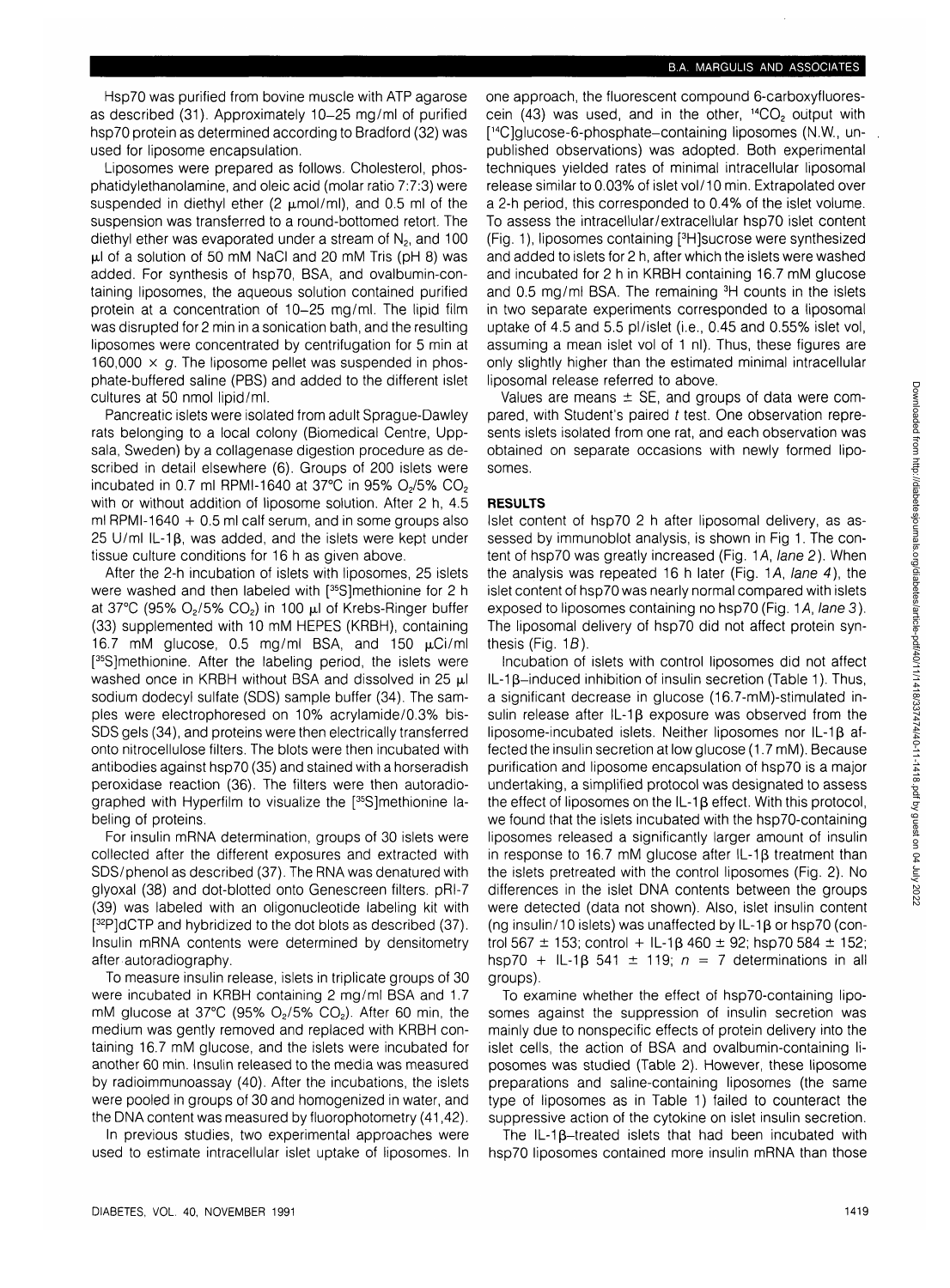

**FIG. 1. Islet content of heat shock protein 70 (hsp70; A) and protein synthesis (6) after incubation with hsp70-containing liposomes. After incubation of groups of 200 islets for 2 h with control liposomes {lanes 1 and 3) or hsp70 containing liposomes (lanes 2 and 4), groups of 25 islets were labeled for 2 h with [35S]methionine (lanes 1 and 2) and then subjected to sodium dodecyl sulfate gel electrophoresis and immunoblotting. A shows horseradish peroxidase staining for hsp70, whereas 8 shows pattern of protein biosynthesis after autoradiography. In lanes 3 and 4, islets were maintained in culture for 16 h before electrophoresis. Bars, molecularweight markers for (from bottom to top) 31,000, 46,000, 69,000, and 97,000 Mr.**

 $\overline{2}$ 

incubated with the control liposomes (Fig. 3). The insulin mRNA content of islets incubated with control (empty) liposomes was 106  $\pm$  7% of the corresponding value for islets not incubated with liposomes but otherwise treated identically in three experiments.

## **DISCUSSION**

To assess the putative role of increased hsp70 expression after IL-1 $\beta$  exposure of pancreatic islets (11,20-22), hsp70 was purified and artificially introduced into islet cells. The method used for hsp70 delivery was liposome encapsulation. This technique has previously been shown to be efficient for introducing impermeable compounds into islet cells, and it was estimated that  $\sim$  0.03% of the islet cell volume was of liposomal origin after a 10-min incubation (43). Starting out with an intraliposomal concentration of 25 mg/ml hsp70, the intraislet hsp70 uptake would then be  $\sim$  50 pg/islet 1 h after liposome addition. Although difficult to assess precisely, the immunoblot results indicate an  $\sim$ 10-fold increase in the hsp70 content, which is compatible with the estimated liposome delivery. Furthermore, experiments with [<sup>3</sup> H]sucrosecontaining liposomes also suggest that most of the hsp70, observed by immunoblot analysis, is of intracellular origin. It was considered of special importance to investigate whether the lipids constituting the liposomes affected  $IL-1\beta$ action in the islet cells. However, the liposomes themselves did not interfere with the IL-1 $\beta$ -induced suppression of insulin release (Table 1).

The counteraction by the hsp70 liposomes of the IL-1 $\beta$ suppression of islet insulin release and insulin mRNA content can be explained by a protective effect of this stress protein against the noxious action of the cytokine. Hsp70 is thought to disassemble harmful intracellular aggregates of denatured protein after heat shock (22), which may also be the case in this situation. Thus, if IL-1<sub>β</sub> activates a protease or a protease substrate (18), induces formation of free oxygen radicals (11,12) or nitric oxide (19), or leads to expression of new genes (16), the end result may be toxic or damaging aggregates of denatured proteins, which the delivered hsp70 may help dissolve. However, other experiments indicated a striking difference in the behavior of islet hsp70 after heat shock compared with IL-1 $\beta$  treatment (35). By use of an antibody effective in binding hsp70, binding was blocked after heat shock, probably by masking of the epitope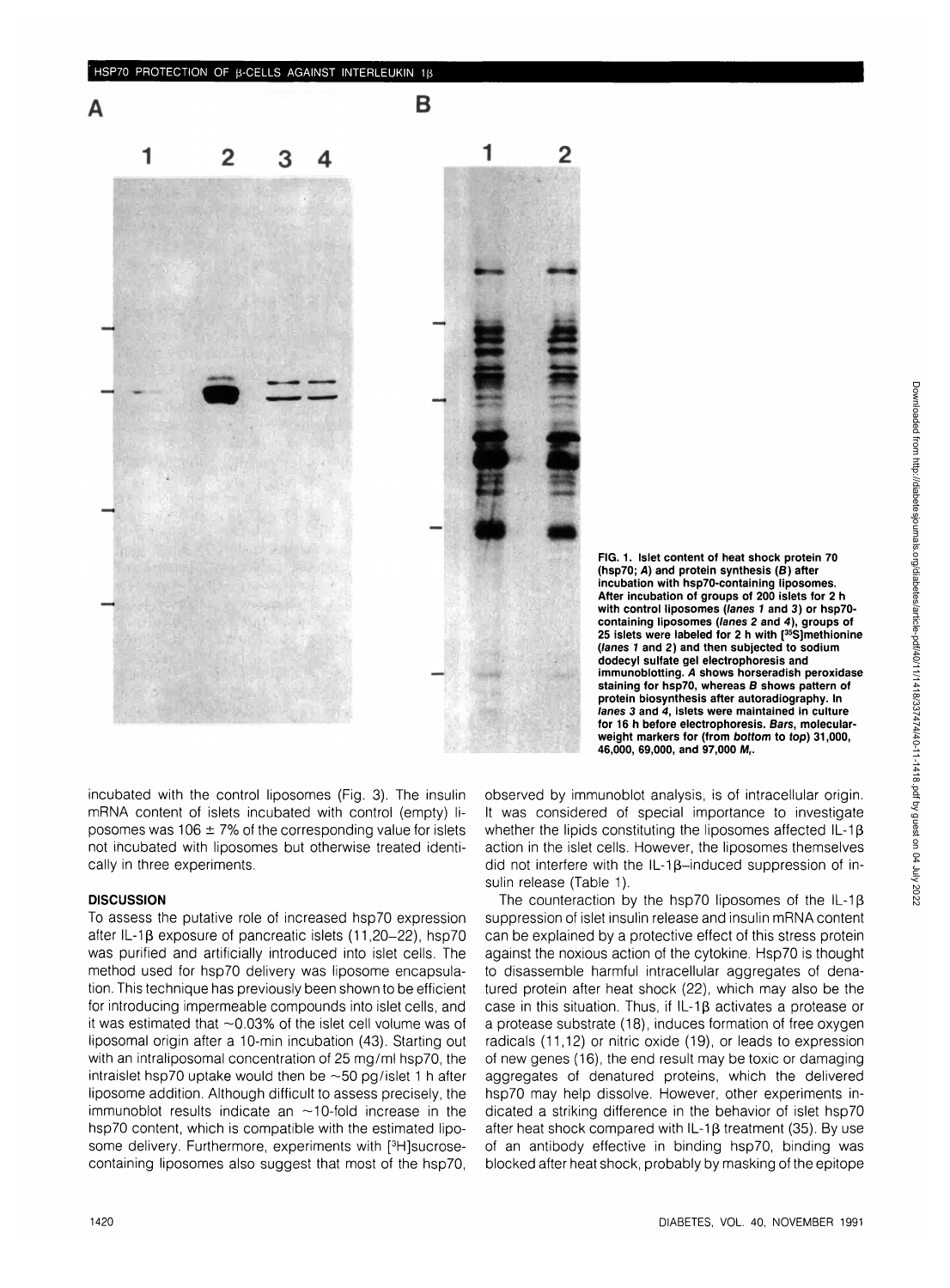

**FIG. 2. Effects of liposomes containing purified heat shock protein 70 (hsp70) on insulin release. Freshly isolated rat pancreatic islets in groups of 200 were either incubated with 50 nmol/ml control or hsp70 containing liposomes in volume of 0.7 ml RPMI-1640 for 2 h at 37°C in 95% O2/5% CO2. Islets were then transferred to dishes containing RPMI-1640 + 5% calf serum with or without 25 U/ml interleukin ip (IL-ip) and maintained in culture for 16 h. For insulin release** determinations, islets were preincubated for 1 h at 37°C in 95% O<sub>2</sub>/5% **CO2 in HEPES-supplemented Krebs-Ringer buffer containing 1.7 mM glucose and 2 mg/ml bovine serum albumin. Rates of insulin secretion were then determined during 2nd h under identical conditions but at glucose concentration of 16.7 mM. Values are means ± SE for 7-8 experiments. \*P < 0.05 vs. !L-ip-exposed islets pretreated with hsp70 containing liposomes by paired t test.**

on hsp70 recognized by the antibody by other substrates. Such a masking effect was not seen after IL-18 treatment, suggesting that IL-1B does not cause massive denaturation of proteins but rather a more specific destructive event. Moreover, our results do not exclude the possibility that liposomal delivery of hsp70 fortuitously interferes with a process that indirectly protects the  $\beta$ -cells against the IL-1 $\beta$ action, e.g., by affecting factors involved in gene or protease activation. However, the experiments with BSA- or ovalbu-

TABLE 1 Effects of control liposomes and recombinant interleukin 1B (rlL-1<sub>B</sub>) on glucose-induced insulin release of rat pancreatic islets

| Liposome<br>addition<br>(nmol/ml) | $IL-1B$<br>addition<br>(U/m) | Islet insulin release<br>$(ng \cdot 10 \text{ is} \text{lets}^{-1} \cdot 60 \text{ min}^{-1})$ |                                                                        |
|-----------------------------------|------------------------------|------------------------------------------------------------------------------------------------|------------------------------------------------------------------------|
|                                   |                              | 1.7 mM glucose                                                                                 | 16.7 mM glucose                                                        |
| 0<br>0<br>50<br>50                | O<br>25<br>0<br>25           | $13.3 \pm 2.3$<br>$11.3 \pm 2.4$<br>$13.6 \pm 1.8$<br>$9.9 \pm 1.4$                            | $28.3 \pm 3.6$<br>$12.7 \pm 2.5^*$<br>$26.8 \pm 6.3$<br>$15.4 \pm 3.6$ |

Values are means ± SE for 14 experiments/group. Freshly isolated rat islets were incubated in 0.7 ml of medium RPMI-1640 under tissue culture conditions with or without liposome addition. After 2 h, 4.5 ml RPMI-1640 + 0.5 ml calf serum and IL-1 $\beta$  (IL-1 $\beta$  addition) were added, and islets were maintained in culture for 16 h. Subsequently, islet glucose-stimulated insulin release was studied by incubating islets during a 1st h in HEPES-supplemented Krebs-Ringer buffer containing 1.7 mM glucose and during a 2nd h with 16.7 mM glucose at 37°C (95% O2/5% CO2). Insulin released during the incubations was measured by radioimmunoassay.

 $*P < 0.001$ ,  $+P < 0.05$ , vs. corresponding islets not exposed to IL-13.

#### TABLE 2

Effects of different protein liposomes and interleukin 1<sub>8</sub> (IL-1<sub>B</sub>) on insulin release of rat pancreatic islets

| Liposome<br>addition<br>$(50 \text{ nmol/ml})$ | $IL-1B$<br>addition<br>(U/ml) | Islet insulin release<br>$(ng \cdot 10 \text{ islets}^{-1} \cdot 60 \text{ min}^{-1})$<br>at 16.7 mM glucose |
|------------------------------------------------|-------------------------------|--------------------------------------------------------------------------------------------------------------|
| None                                           |                               | $57.4 \pm 14.4$                                                                                              |
|                                                | 25                            | $19.1 \pm 2.0^*$                                                                                             |
| Control                                        |                               | $55.0 \pm 0.5$                                                                                               |
|                                                | 25                            | $18.8 \pm 10.0^*$                                                                                            |
| Bovine serum albumin                           |                               | $67.9 \pm 13.6$                                                                                              |
|                                                | 25                            | $20.0 \pm 7.2$ *                                                                                             |
| Ovalbumin                                      |                               | $49.7 \pm 14.3$                                                                                              |
|                                                | 25                            | $16.5 \pm 4.0^*$                                                                                             |
|                                                |                               |                                                                                                              |

Values are means  $\pm$  SE for 3 experiments. Islets were isolated and treated as described in Table 1, and islet insulin release at 16.7 mM glucose is given. The liposome concentration added was 50 nmol/ ml.

 $*P < 0.05$  vs. corresponding islets not exposed to IL-1 $\beta$ .

min-containing liposomes suggest that the protective effect was specific for the hsp70 liposomes.

So far, most studies dealing with the pathogenesis of insulin-dependent diabetes mellitus (IDDM) have focused on the process causing destruction of B-cells. However, it could also be rewarding to investigate the repair mechanisms triggered in the  $\beta$ -cells after injury. In this context, it is conceivable that not only genetic differences in the immune  $response$  but also genetic differences in  $\beta$ -cell repair capacity can be relevant when studying suceptibility to IDDM. Indeed, it was recently reported that the frequency of hsp70 alleles differed in IDDM patients and nondiabetic control subjects (44). Regardless, if the protective effects of liposomal hsp70 against IL-18 are direct or indirect, the results of this study point toward new possibilities in saving  $\beta$ -cells after a harmful assault.



**FIG. 3. Islets were treated as described in Fig. 2. Insulin mRNA contents were then determined by dot-blot analysis and autoradiography. Values are given as densitometric absorbance (A) per islet DNA in parallel determinations and are means ± SE for 5-6 observations. \*P < 0.05 vs. interleukin 1{J (IL-ip)-exposed islets pretreated with heat shock protein 70 (hsp70)-containing liposomes by paired t test.**